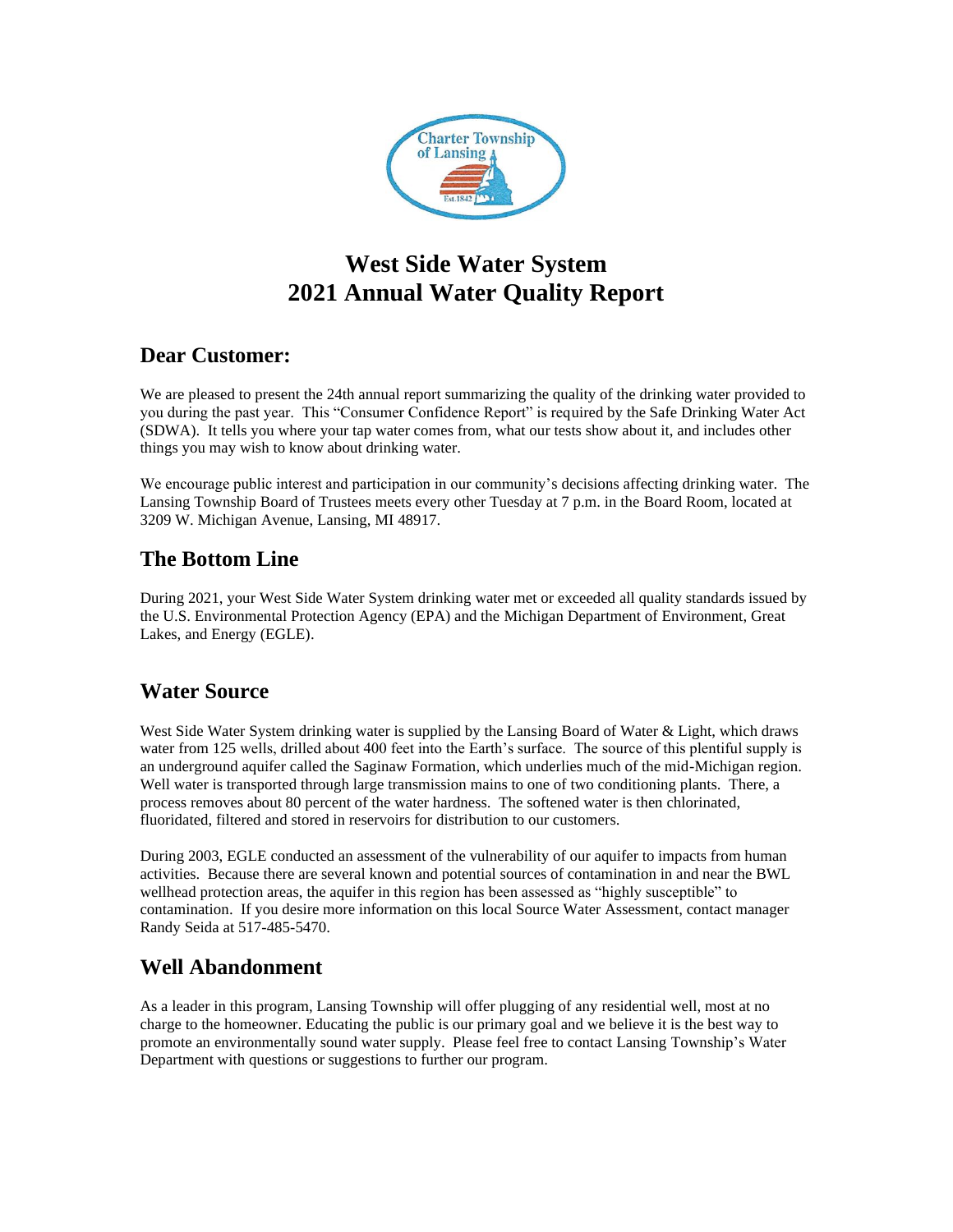### **Important Information About Lead**

If present, elevated levels of lead can cause serious health problems, especially for pregnant women and young children. Lead in drinking water is primarily from materials and components associated with service lines and home plumbing. West Side Water is responsible for providing high quality drinking water, but cannot control the variety of materials used in plumbing components. When your water has been sitting for several hours, you can minimize the potential for lead exposure by flushing your tap for 30 seconds to 2 minutes before using water for drinking or cooking. If you are concerned about lead in your water, you may wish to have your water tested. Information on lead in drinking water, testing methods, and steps you can take to minimize exposure is available from the Safe Drinking Water Hotline at 1-800-426-4791 or at http://www.epa.gov/drink/info/lead.

### **How to Read These Tables**

The following tables show the results of our water quality tests. Every regulated contaminant we detected in the water, even in the smallest traces, is listed here. The tables contain the name of each substance, the highest level allowed by regulation (MCL), the ideal goals for public health (MCLG), the amount detected, the usual sources of such contamination, footnotes explaining our findings, and a key to units of measurement.

The State allows us to monitor for certain contaminants less than once per year because the concentrations of these contaminants are not expected to vary significantly from year to year. All of the data are representative of the water quality, but some are more than one year old.

The tables do not list the hundreds of contaminants we tested for but did not detect.

Key To Table:

- **AL Action Level:** The concentration of a contaminant which, if exceeded, triggers treatment or other requirements which a water system must follow.
- **L1 Level 1 Assessment:** A study of the water supply to identify potential problems and determine (if possible) why total coliform bacteria have been found in our water system.
- **L2 Level 2 Assessment:** A very detailed study of the water system to identify potential problems and determine (if possible) why an E. coli MCL violation has occurred and/or why total coliform bacteria have been found in our water system on multiple occasions.
- **MCL Maximum Contaminant Level:** The highest level of a contaminant that is allowed in drinking water. MCLs are set as close to the MCLGs as feasible using the best available treatment technology.
- **MCLG Maximum Contaminant Level Goal:** The level of a contaminant in drinking water below which there is no known or expected risk to health. MCLGs allow for a margin of safety.
- **MRDL Maximum Residual Disinfectant Level:** The highest level of a disinfectant allowed in drinking water. There is convincing evidence that addition of a disinfectant is necessary for control of microbial contaminants.
- **MRDLG Maximum Residual Disinfectant Level Goal:** The level of a disinfectant in drinking water below which there is no known or expected risk to health. MRDLGs do not reflect the benefits of the use of disinfectants to control microbial contamination.
- **PPM** parts per million, or milligrams per liter (mg/l)
- **PPB** parts per billion, or micrograms per liter (ug/l)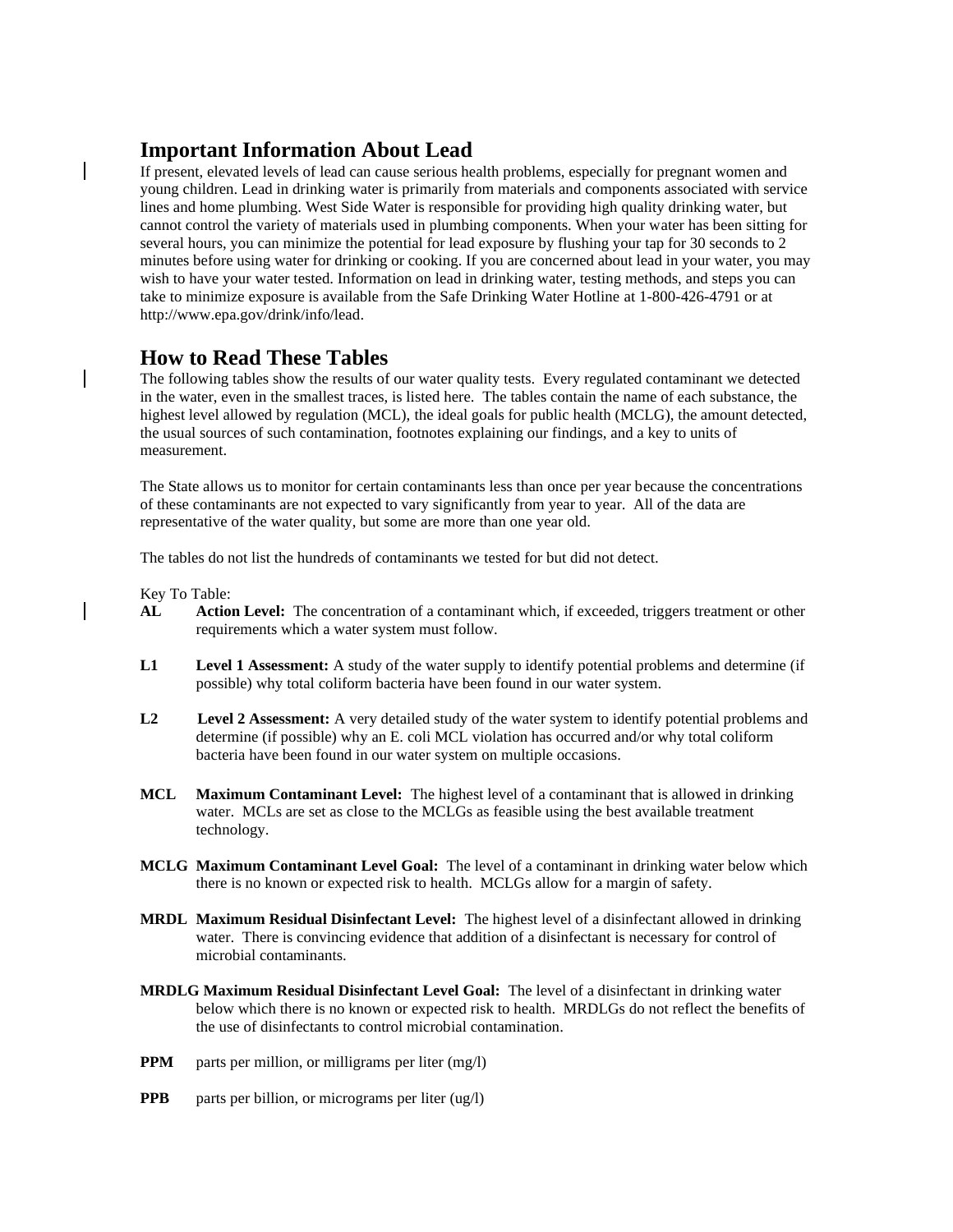#### **2021 REGULATED CONTAMINANTS**

| <b>Regulated</b><br>Contaminant           | Unit       | <b>MCL</b>     | <b>MCLG</b>     | <b>Highest</b><br><b>Detected</b><br>Level | Range                               | <b>Date</b><br><b>Tested</b> | <b>Major Sources</b>                                                                                                                  | Violation? |  |
|-------------------------------------------|------------|----------------|-----------------|--------------------------------------------|-------------------------------------|------------------------------|---------------------------------------------------------------------------------------------------------------------------------------|------------|--|
| Fluoride                                  | <b>PPM</b> | $\overline{4}$ | $\overline{4}$  | 0.62                                       | $0.20$ to<br>0.62                   | 07/27/21                     | Erosion of natural deposits;<br>Water additive which promotes<br>strong teeth; Discharge from<br>fertilizer and aluminum<br>factories | No         |  |
|                                           |            |                |                 |                                            |                                     |                              |                                                                                                                                       |            |  |
| <b>Special Monitoring (Not Regulated)</b> |            |                |                 |                                            |                                     |                              |                                                                                                                                       |            |  |
| Sodium                                    | <b>PPM</b> |                | Not Established |                                            | 99-100                              | 07/09/20                     | Natural constituent of<br>groundwater                                                                                                 | N/A        |  |
| <b>Radioactive Contaminants *</b>         |            |                |                 |                                            |                                     |                              |                                                                                                                                       |            |  |
| Radium 226<br>& 228                       | pCi/L      | 5              | $\mathbf{0}$    | $1.95 + 0.44$                              | $0.84 + 0.51$<br>to $1.95+$<br>0.44 | 07/07/16                     | Erosion of natural deposits                                                                                                           | No         |  |

#### **Substances we measured in homes and businesses**

.

| <b>Substance</b> | Unit       | AL                                  | 9 out of<br>10<br>homes<br>were<br>below a<br>level of: | # of<br>samples<br>above the<br>action<br>level: | <b>Major Sources</b>                                                                                         | <b>Violation?</b> |
|------------------|------------|-------------------------------------|---------------------------------------------------------|--------------------------------------------------|--------------------------------------------------------------------------------------------------------------|-------------------|
| Lead             | <b>PPB</b> | <b>15 PPB</b>                       | 0.0                                                     | $\bf{0}$                                         | Corrosion of household plumbing systems;<br>corrosion of lead service lines                                  | No                |
| Copper           | <b>PPM</b> | $*1.3$ PPM<br>at 90th<br>percentile | 0.0                                                     | $\bf{0}$                                         | Corrosion of household plumbing systems;<br>erosion of natural deposits; leaching from<br>wood preservatives | No                |

According to the sampling plan submitted to the Michigan Department of Environment, Great Lakes, and Energy, testing for lead and copper was completed August 2020.

### **Disinfection By-Products**

The BWL adds chloramine to its water at the conditioning plant to protect against bacterial growth. Chloramine is used rather than other disinfectant options because it minimizes the number and level of chlorination by-products, persists better in the distribution system, and leaves little or no unpleasant odor and taste. The following table lists the chloramine levels and disinfectant by-products created by the reaction of the BWL's chloramine treatment and naturally occurring organic compounds. The chloramine levels were measured at the water plant tap and the disinfectant by-products were measured in the distribution system.

| <b>Substance</b>                   | Unit       | <b>MCL</b> | <b>MCLG</b> | <b>Highest</b><br>Average<br><b>Detected</b><br>Level | Range of<br><b>Detected</b><br><b>Levels</b> | <b>Major Sources</b>                         | Violation? |
|------------------------------------|------------|------------|-------------|-------------------------------------------------------|----------------------------------------------|----------------------------------------------|------------|
| Haloacetic Acids<br>(HAA5)         | <b>PPB</b> | 60         | <b>NA</b>   | 2.3                                                   | 2.3 to 2.3                                   | By-product of drinking<br>water chlorination | No.        |
| Total<br>Trihalomethanes<br>(THMs) | <b>PPB</b> | 80         | <b>NA</b>   | 3.6                                                   | 3.6 to 3.6                                   | By-product of drinking<br>water chlorination | No         |
| Chloramine                         | <b>PPM</b> | 4          | 4           | 1.2                                                   | $0.1$ to $2.8$                               | Water additive used to<br>control microbes   | No         |

Substances we found in the Water Distribution System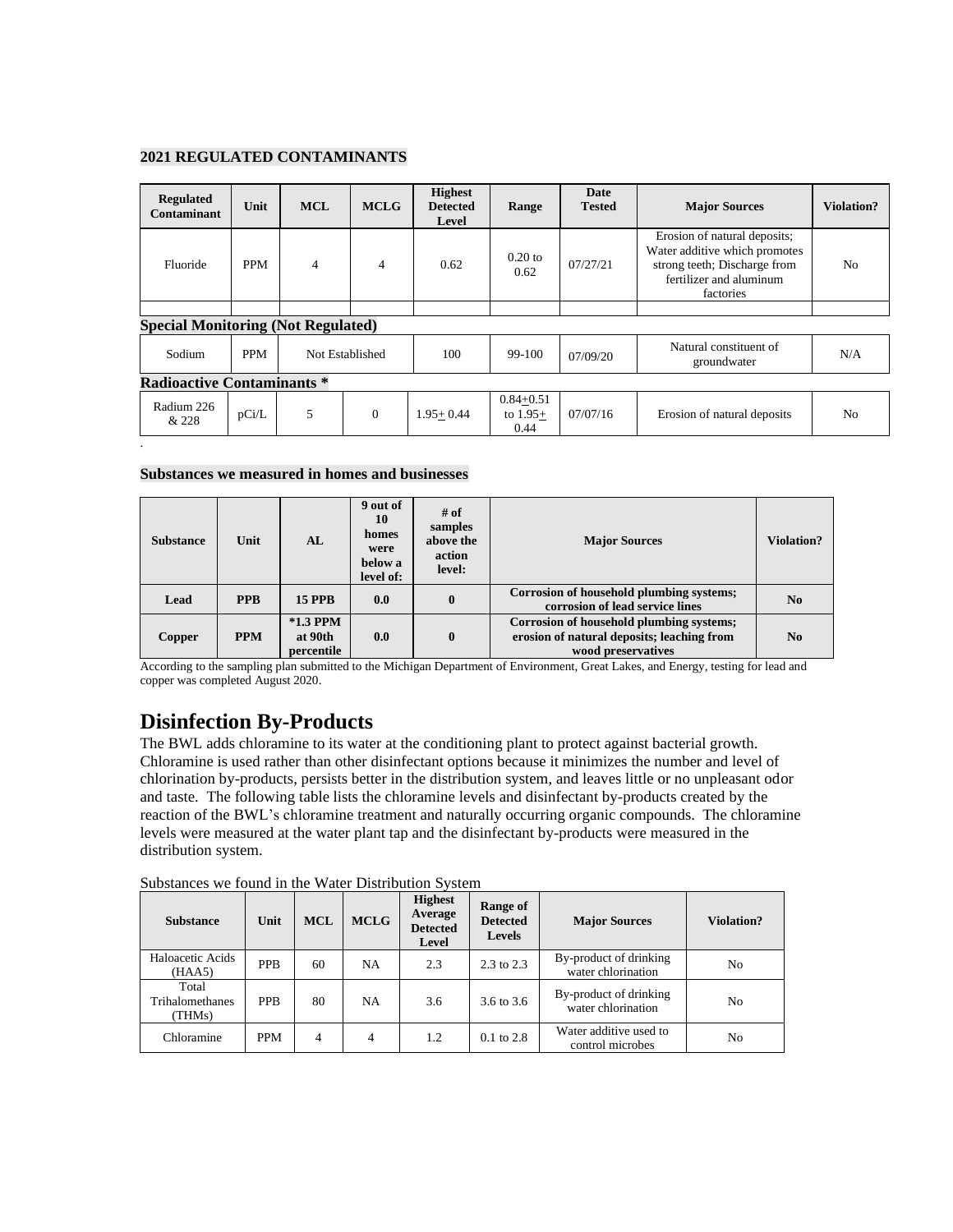## **Total Coliform Bacteria**

As referenced by the EPA, total coliforms are a group of related bacteria that are (with few exceptions) not harmful to humans. A variety of bacteria, parasites and viruses, known as pathogens, can potentially cause health problems if humans ingest them. The EPA considers total coliforms a useful indicator of other pathogens for drinking water. Total coliforms are used to determine the adequacy of water treatment and the integrity of the distribution system.

epa.gov/dwreginfo/revised-total-coliform-rule-and-total-coliform-rule.

| Microbial             | <b>Number</b> |            |                | <b>Major Sources</b>        | Violation? |
|-----------------------|---------------|------------|----------------|-----------------------------|------------|
| Contaminants          | Detected      | Assessment | Assessment     |                             |            |
|                       |               | Triggered  | Triggered      |                             |            |
| <b>Total Coliform</b> |               | No         | N <sub>0</sub> | Naturally present in the    | No         |
| Bacteria              |               |            |                | environment                 |            |
| E. coli               |               | No         | No             | Human or animal fecal waste | No         |

## **Unregulated Contaminants**

Unregulated contaminants are those that do not have an MCL or MCLG but are reported to and evaluated by EGLE and EPA. Monitoring helps the EPA determine which areas of the country these contaminants are being detected and whether they should be regulated.

The BWL monitored for 1,4-Dioxane, at the entry point to the distribution system in 2015 and it was detected at trace levels at our Dye Water Conditioning Plant (less than 0.2 ppb). The EPA has established a lifetime health advisory level of 200 ug/L (or ppb), and the EGLE established an action level of 7.2 ppb (consistent with the Part 201 Residential Drinking Water Cleanup Criterion). The BWL continues to monitor 1,4-Dioxane quarterly at our Dye Water Conditioning Plant so we can respond accordingly if needed. Data is available on the BWL's website at lbwl.com.

| Unregulated  | Unit       | Average        | Range         | Date Tested | Major Source           |
|--------------|------------|----------------|---------------|-------------|------------------------|
| Contaminants |            | Detected Level |               |             |                        |
| Manganese    | <b>PPB</b> | 0.54           | $0.44 - 0.67$ | March & Aug | Natural constituent of |
|              |            |                |               | 2020        | groundwater            |
| HAA5         | <b>PPB</b> | 2.25           | $1.74-$       | March & Aug | Byproduct of           |
|              |            |                | 3.133         | 2020        | Disinfection           |
| HAA6         | <b>PPB</b> | 0.31           | $0 - 0.46$    | March & Aug | Byproduct of           |
|              |            |                |               | 2020        | Disinfection           |
| HAA9         | <b>PPB</b> | 2.56           | $2.20 - 3.46$ | March & Aug | Byproduct of           |
|              |            |                |               | 2020        | Disinfection           |